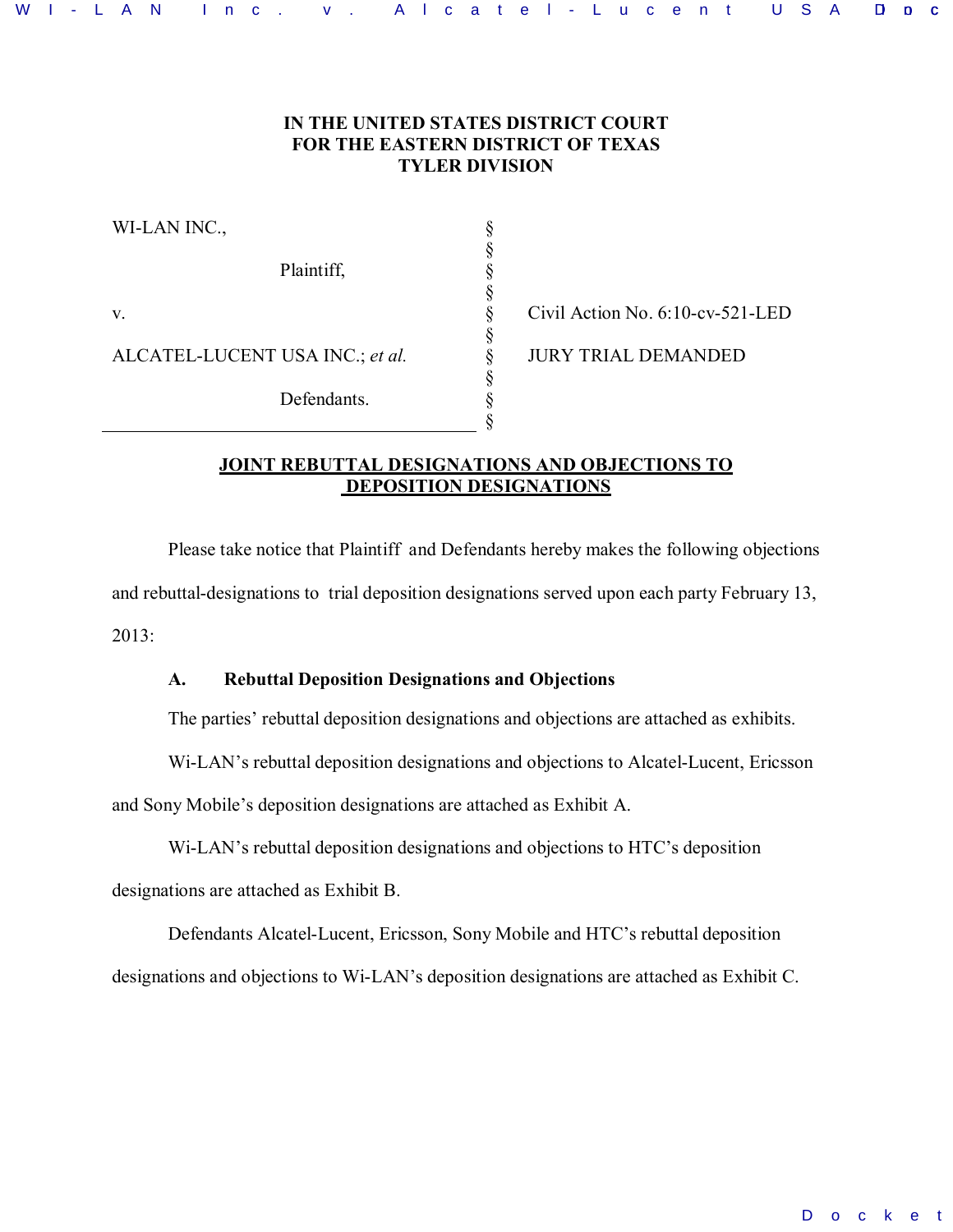Approved as to both form and substance:

Dated: February 25, 2013

*/s/ Akshay S. Deoras (with permission)* 

Gregory S. Arovas (*pro hac vice*) Robert A. Appleby (*pro hac vice*) Jeanne M. Heffernan (*pro hac vice)*  Akshay S. Deoras (*pro hac vice*) Ryan P. Kane (*pro hac vice*) KIRKLAND & ELLIS LLP 601 Lexington Avenue New York, NY 10022 Tel: (212) 446-4800 Fax: (212) 446-4900 greg.arovas@kirkland.com robert.appleby@kirkland.com jeanne.heffernan@kirkland.com akshay.deoras@kirkland.com ryan.kane@kirkland.com Alcatel-Lucent-Wi-LAN-Defense@kirkland.com

# **Local Counsel**

Michael E. Jones (TX Bar 10929400) Allen F. Gardner (TX Bar 24043679) John F. Bufe (TX Bar 03316930) POTTER MINTON PC 110 N. College, Suite 500 P.O. Box 359 Tyler, TX 75710-0359 Tel: (903) 597-8311 Fax: (903) 593-0846 mikejones@potterminton.com allengardner@potterminton.com johnbufe@potterminton.com

*Attorneys for Defendant Alcatel-Lucent USA Inc.* 

*/s/ Martin R. Bader (with permission)*  Stephen S. Korniczky (*pro hac vice*) Martin R. Bader (*pro hac vice*) Daniel N. Yannuzzi (*pro hac vice*)

Respectfully submitted,

By: /s/ *David B. Weaver* 

David B. Weaver (TX Bar 00798576) Lead Attorney Avelyn M. Ross (TX Bar 24027817) Ajeet P. Pai (TX Bar 24060376) Syed K. Fareed (TX Bar 24065216) Jeffrey T. Han (TX Bar 24069870) Seth A. Lindner (TX Bar 24078862) VINSON & ELKINS LLP 2801 Via Fortuna, Suite 100 Austin, TX 78746 Tel: (512) 542-8400 Fax: (512) 236-3476 dweaver@velaw.com aross@velaw.com apai@velaw.com sfareed@velaw.com jhan@velaw.com slindner@velaw.com

Steve R. Borgman (TX Bar 02670300) Gwendolyn Johnson Samora (TX Bar 00784899) VINSON & ELKINS LLP 1001 Fannin Street, Suite 2500 Houston, TX 77002-6760 Tel: (713) 758-2222 Fax: (713) 758-2346 sborgman@velaw.com gsamora@velaw.com

Constance S. Huttner (NY Bar 1722024) VINSON & ELKINS LLP 666 Fifth Avenue 26th Floor New York, New York 10103 Tel: 212-237-0040 Fax: 917-846-5339 chuttner@velaw.com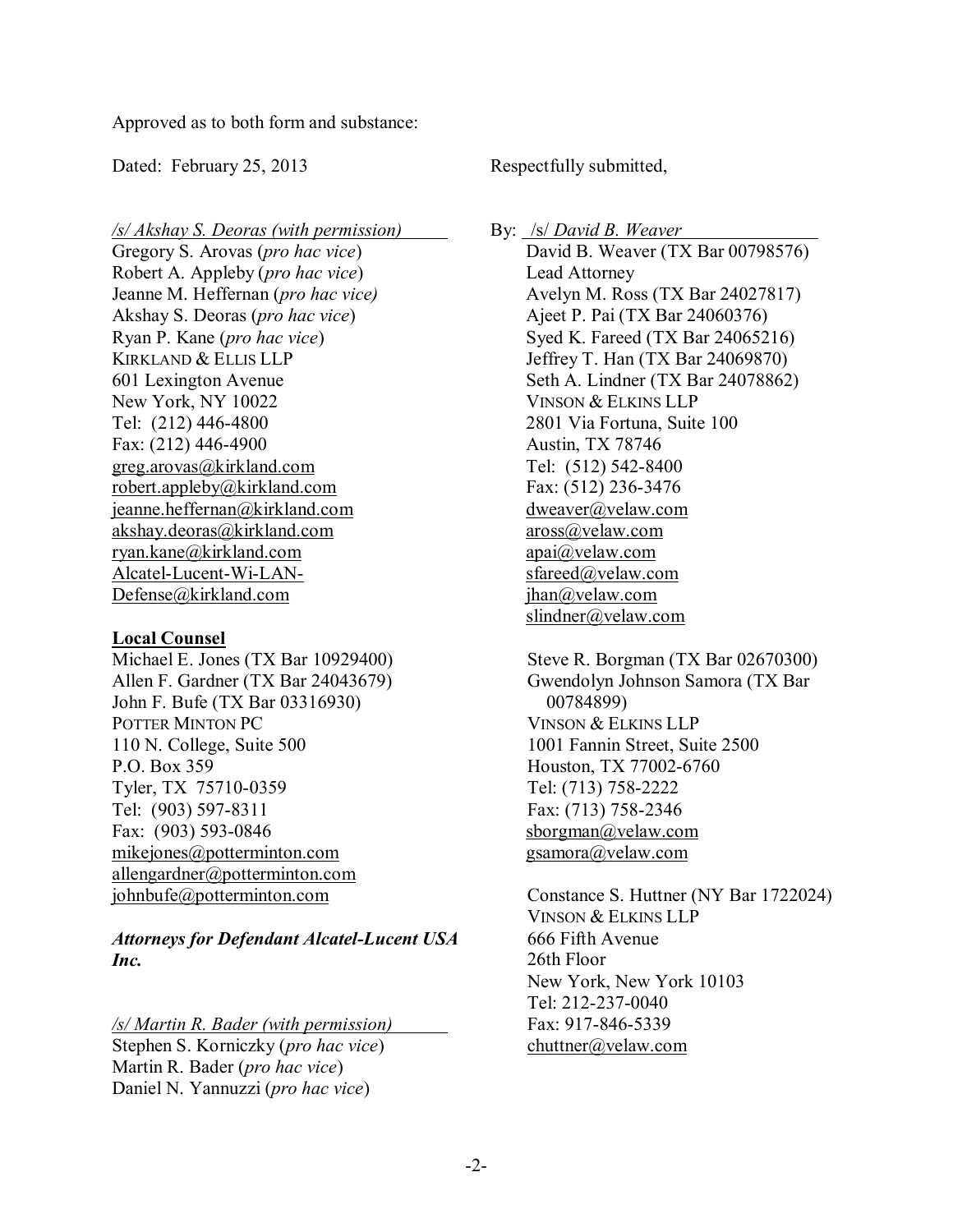Lee Hsu (*pro hac vice*) Graham M. Buccigross (*pro hac vice*) SHEPPARD MULLIN RICHTER & HAMPTON LLP 12275 El Camino Real, Suite 200 San Diego, CA 92130 Tel: (858) 720-8924 Fax: (858) 847-4892 skorniczky@sheppardmullin.com mbader@sheppardmullin.com dyannuzzi@sheppardmullin.com lhsu@sheppardmullin.com gbuccigross@sheppardmullin.com LegalTm-WiLAN-Alcatel- @sheppardmullin.com

#### **Local Counsel**

Eric Hugh Findlay (TX Bar 00789886) Brian Craft (TX Bar 04972020) FINDLAY CRAFT 6760 Old Jacksonville Hwy, Suite 101 Tyler, TX 75703 Tel: (903) 534-1100 Fax: (903) 534-1137 efindlay@findlaycraft.com bcraft@findlaycraft.com

#### *Attorneys for Defendants HTC Corporation, HTC America, Inc., and Exedea Inc.*

*/s/ Richard L. Wynne, Jr. (with permission)* 

Bruce S. Sostek (TX Bar 18855700) Lead Attorney Richard L. Wynne, Jr. (TX Bar 24003214) Adrienne E. Dominguez (TX Bar 00793630) J. Michael Heinlen (TX Bar 24032287) Timothy E. Hudson (TX Bar 24046120) Justin S. Cohen (TX Bar 24078356) THOMPSON KNIGHT LLP 1722 Routh Street, Suite 1500 Dallas, TX 75201 Tel: (214) 969-1700 Fax: (214) 969-1751 bruce.sostek@tklaw.com richard.wynne@tklaw.com adrienne.dominguez@tklaw.com

#### **Local Counsel**

Johnny Ward (TX Bar 00794818) Wesley Hill (TX Bar 24032294) WARD & SMITH LAW FIRM 111 W. Tyler Street Longview, TX 75601 Tel: (903) 757-6400 Fax: (903) 757-2323 jw@jwfirm.com wh@jwfirm.com

*Attorneys for Plaintiff Wi-LAN Inc.*